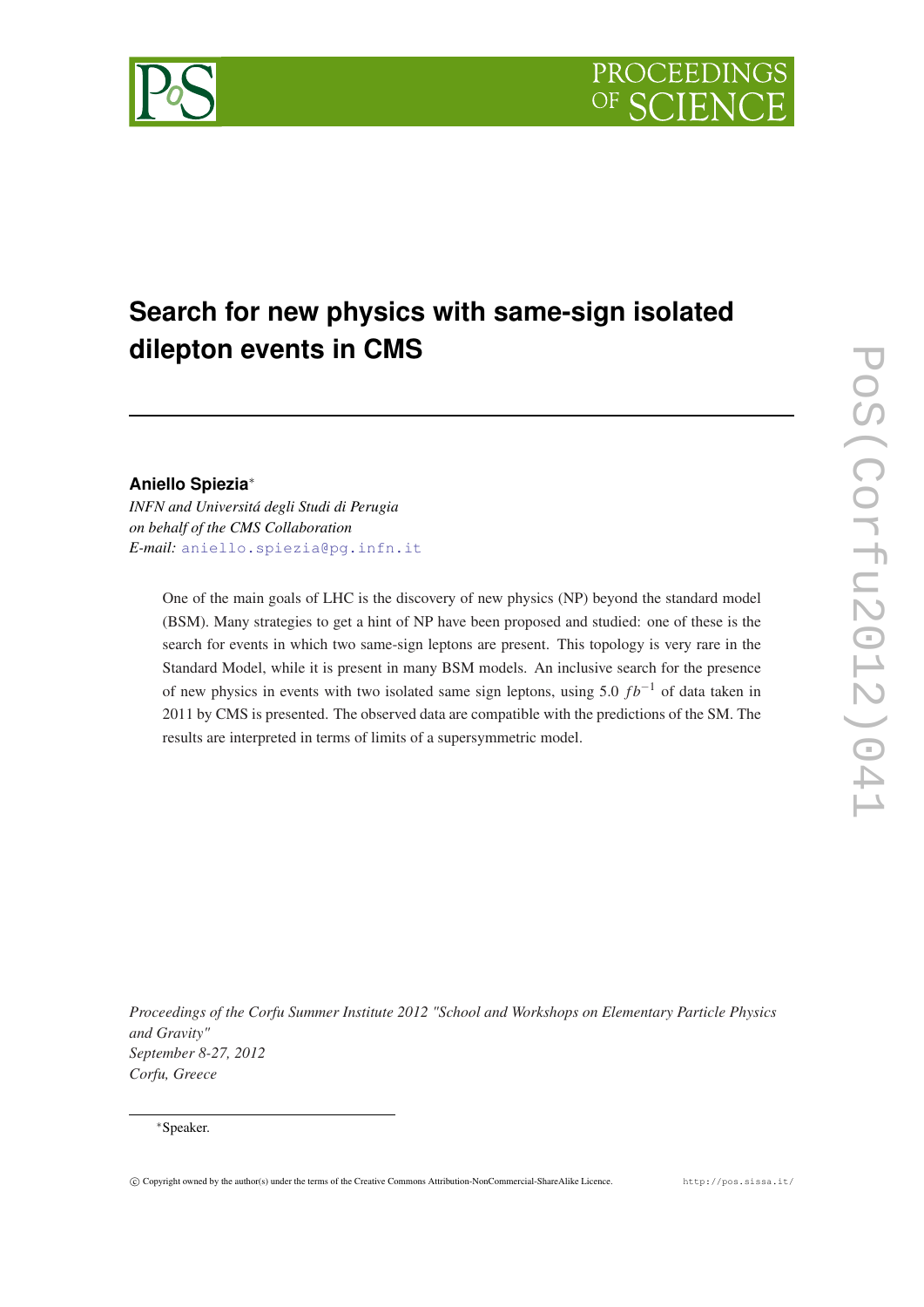#### Aniello Spiezia

#### 1. Introduction

An inclusive search for the presence of NP is presented in events with two isolated same sign leptons (SSDL), using the first 5.0 *f b*−<sup>1</sup> of certified CMS data taken in 2011 [\[1\]](#page-4-0). For a detailed description of the CMS detector at LHC see [[2](#page-4-0)]. The analysis was performed for the search of same sign  $e\tau$ ,  $\mu\tau$  and  $\tau\tau$  leptons, with high  $p\tau$  and in events with transverse missing energy and no requests on jet multiplicity. The production of two leptons with the same charge is very rare in the Standard Model, while it is present in many BSM models, as susy models [\[3\]](#page-4-0) [[4](#page-4-0)], models with heavy Majorana neutrinos [\[5\]](#page-4-0) or models with fourth generation *d*-type quarks [[6](#page-4-0)].

In CMS, several searches have been focused on the study of susy models with new heavy strongly interacting particles, that can be produced with large cross sections and hence could be easily seen with early LHC data [\[7\]](#page-4-0). On the contrary electroweak production of sparticles does not yield to large hadronic activity. In this case a cleaner final topology is present, but paying this feature by having lower cross sections. Here a simplified model, the chargino-neutralino pair production [\[8\]](#page-4-0) is studied. In this model a chargino and a neutralino can be produced from a proton-proton collision and then decay giving a final state with three charged leptons, a neutrino and two neutralinos; the latter, being stable particles, elude the detector giving the missing energy of the event (together with the neutrino), see figure 1. If the slepton  $\tilde{\ell}$  and the neutralino  $\tilde{\chi}_2^0$  have similar masses, one of the leptons can be produced with a low transverse momentum and can be not seen by the detector, so that in the final state there are two same sign leptons.

This search is focalized on the so-called τ*-enriched scenario*, i.e. a scenario in which the chargino decays exclusively to  $\tau$  leptons and the neutralino decays democratically, i.e. with the same probability to the three leptons. Considering this the SSDL final state will be:  $pp\to e^{\pm}\tau^{\pm}, \mu^{\pm}\tau^{\pm}, \tau^{\pm}\tau^{\pm}+$ *MET*, where *MET* stands for missing transverse energy and where the  $\tau$  decay hadronically.

This final state topology search will be combined with the results from the three leptons with transverse mass topology results.



Figure 1: Chargino-neutralino pair production coming from a proton-proton collision and decaying in three charged leptons, a neutrino and two neutralinos.

#### 2. Experimental strategy

Leptons that pass the selection can be divided in two categories: *fake leptons* are leptons that we considered as background and can both be objects that are wrongly reconstructed as leptons or genuine leptons from heavy-flavor decay; *prompt leptons*, that is leptons from W, Z or NP particles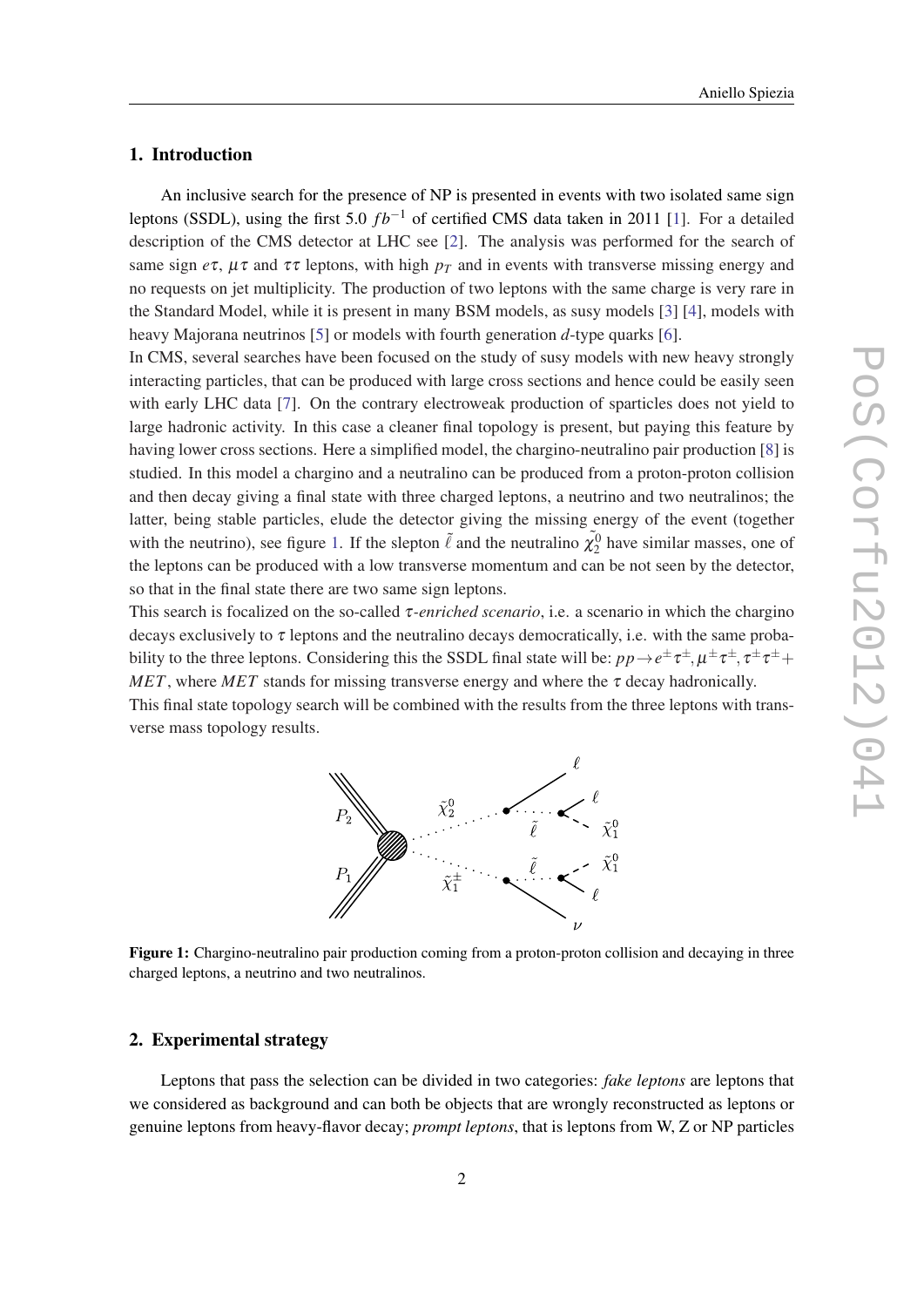decays, which are properly the signal we are looking for. From this definition, the following three sources of background can be defined and studied separately:

- Events with one real lepton and hadronic activity that mimics the  $\tau$  (ttbar, W+jets, OCD): this background is evaluated using the *tight-to-loose* method
- Events where opposite sign leptons are present ( $t\bar{t}$  or Drell-Yan events), but where the  $\tau$  is reconstructed with the wrong charge (the electron and  $\mu$  charge mis-identification rates are negligible compared to the  $\tau$  one)
- Events with two prompt same sign leptons coming from SM processes; the main contribution is from the production of two gauge bosons that decay leptonically ( $q\bar{q} \rightarrow WZ$ , *ZZ*)

The signal region is defined requesting for high transverse missing energy, i.e. MET > 200 GeV. while the validation of the background evaluation methods is done in different regions of MET. In figure 2 this validation is shown, comparing the background prediction (for the three different background sources) with the observations. A good agreement is present for all the MET spectrum.



Figure 2: Validation of the background evaluation methods through the comparison between background prediction and observations.

### 3. Results

In table [3](#page-3-0) the result in the signal region is shown. No excess of events is seen in the observation compared with the prediction, i.e.  $3.5 \pm 0.5$ (stat)  $\pm 1.5$ (syst) events are predicted, while 2 events are observed. Since no excess of events is seen in the observed yield, a 95 % CL upper limit is set. In figure [3](#page-3-0) the 95% CL upper limit on chargino-neutralino production cross section times branching fraction is shown in a plane of the two free parameters of the model: the masses of the chargino and of the neutralino,  $m_{\tilde{\chi}_1^{\pm}}$  and  $m_{\tilde{\chi}_2^0}$ . The other two masses of the new particles that are present in this model are fixed to the following values:  $m_{\tilde{\chi}_2^0}$  is taken equal to the chargino mass, while for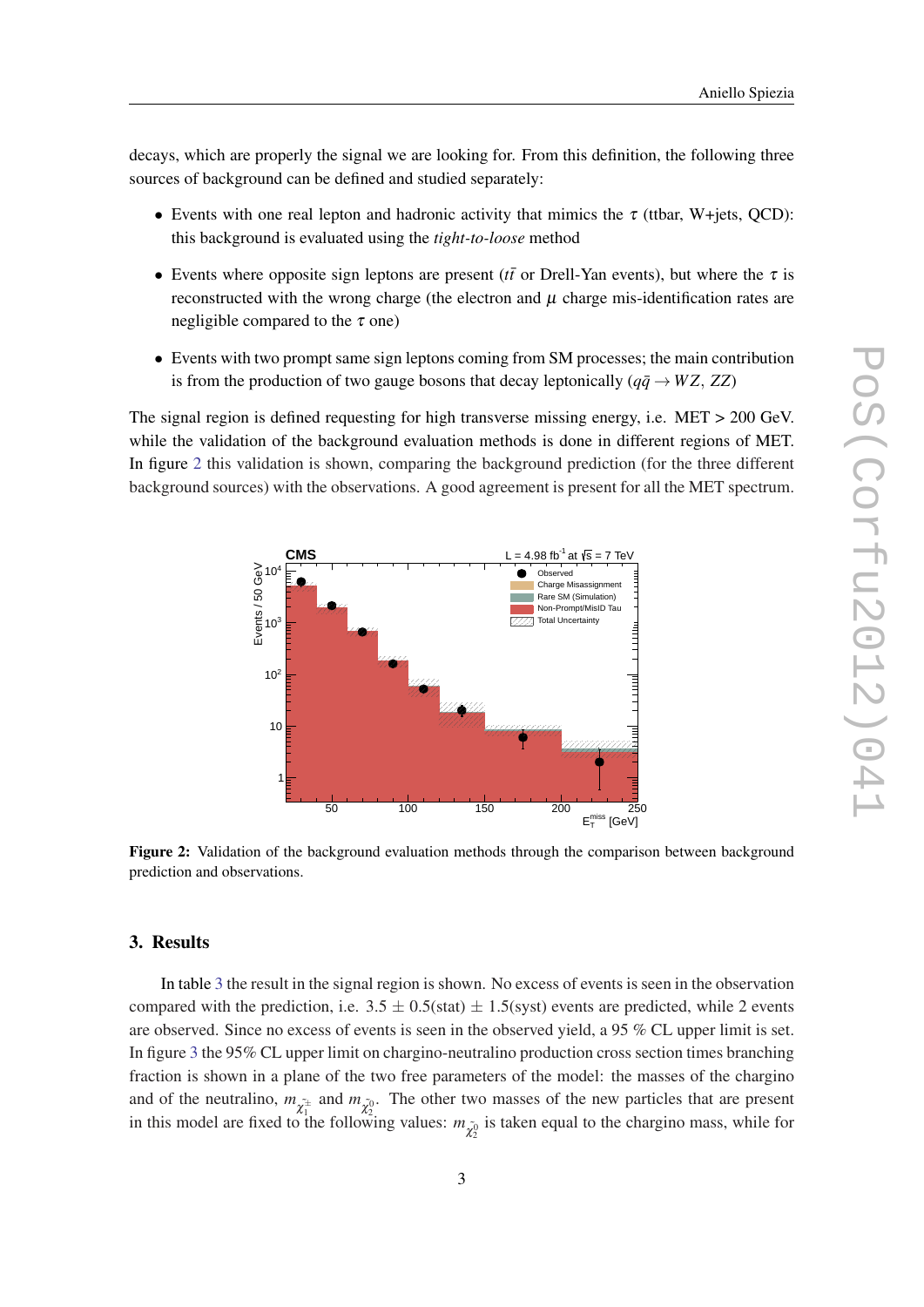| Aniello Spiezia |  |  |
|-----------------|--|--|
|                 |  |  |

<span id="page-3-0"></span>

| <b>Channel</b> | Prediction                        | <b>Observation</b> |
|----------------|-----------------------------------|--------------------|
| $e\tau$        | $1.6 \pm 0.3(stat) \pm 1.1(syst)$ |                    |
| $\mu\tau$      | $1.9 \pm 0.3(stat) \pm 1.0(syst)$ |                    |
| $\tau\tau$     | $0.0 \pm 0.0(stat) \pm 0.0(syst)$ |                    |
| <b>Total</b>   | $3.5 \pm 0.5(stat) \pm 1.5(syst)$ |                    |

Table 1: Comparison between the background predictions and the observations in the *signal region*.

the slepton mass two different values are taken, parametrized by  $m_{\tilde{l}} = x \cdot m_{\tilde{\chi}_1^{\pm}} + (1 - x) \cdot m_{\tilde{\chi}_1^0}$ , with  $x = 0.25$  and 0.75. In figure 3, both the limits from the SSDL and the three leptons plus missing transverse energy searches are shown. The combined results probe charginos/neutralinos up to about 400 GeV.



Figure 3: The 95% CL upper limit on chargino-neutralino production cross section times branching fraction in the  $m_{\tilde{\chi}_1^0}$  versus  $m_{\tilde{\chi}_2^0} (= m_{\tilde{\chi}_1^{\pm}})$  plane. The SSDL results are combined with the three-lepton search results. The two sub-figures are the results for two different intermediate masses  $m_{\tilde{\ell}}$ 

.

## 4. Conclusions

Supersymmetry is one of the favored extension of the SM at higher energy. Early search at CMS focused on the search of strongly interacting particles that can be produced with large cross sections, so that models with electroweak production of sparticles could have eluded detection in early searches. Here a search for the model known as chargino-neutralino pair production, i.e. for one important process of the electroweak sector of supersymmetry is shown. No excess above the standard model expectations is observed, so that the results are used to exclude a range of chargino and neutralino masses till about 400 GeV.